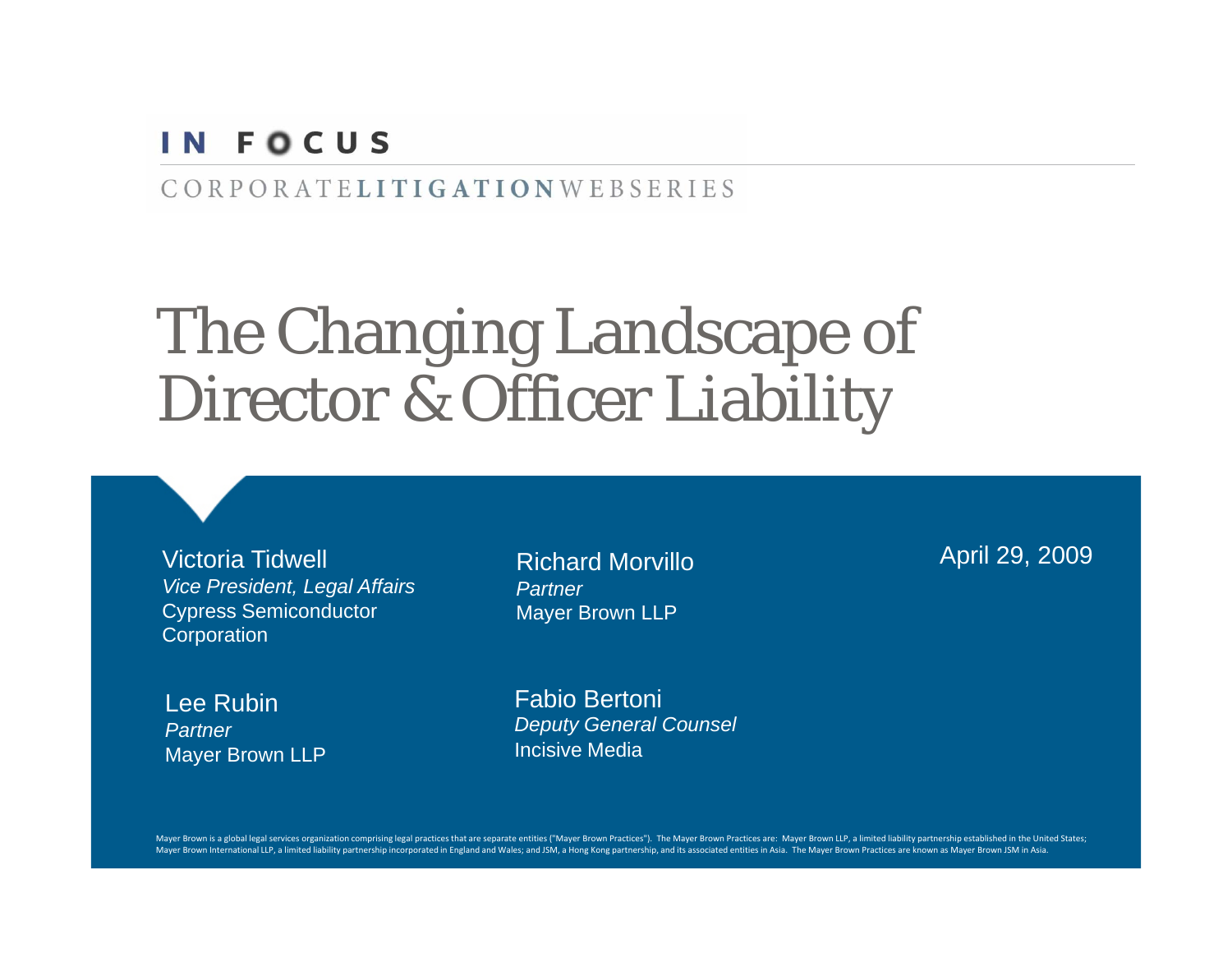#### Potential for Litigation

•Federal/State securities fraud suits brought by shareholders/investors

•Derivative suits by shareholders alleging breach of duty of care or duty of loyalty

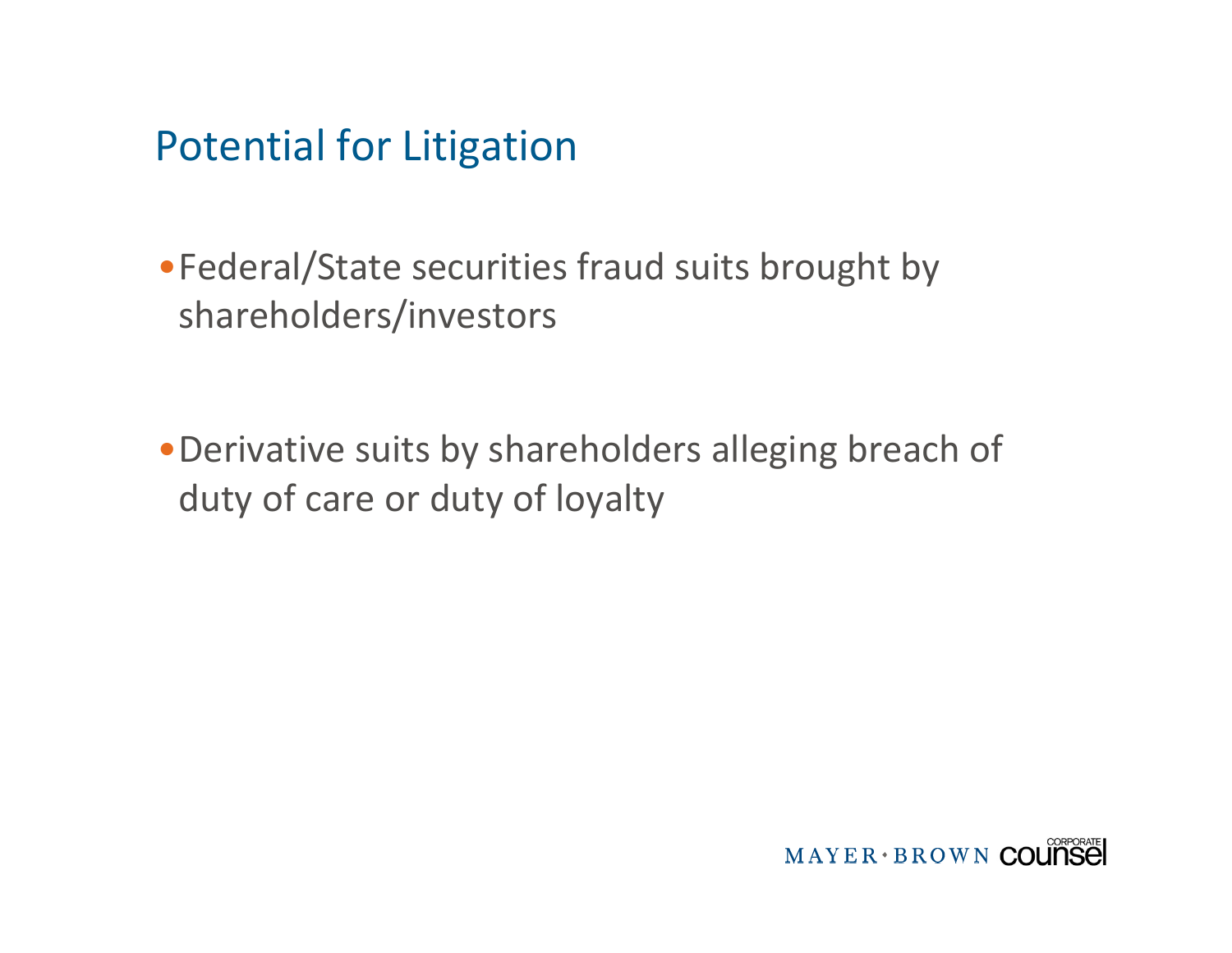#### Basic Fiduciary Duties: Care and Loyalty

- •Fiduciary Duties under Delaware law (*Stone v. Ritter*, 911 A.2d 362, 369-70 (Del. 2006))
	- Duty of Care breach is "gross negligence"
	- Duty of Loyalty breach is a "financial or other cognizable fiduciary conflict of interest," or "where the fiduciary fails to act in good faith"
- •Delaware Supreme Court recently clarified that the duty of good faith is part of the duty of loyalty: "The failure to act in good faith may result in liability because the requirement to act in good faith is <sup>a</sup> subsidiary element, i.e., <sup>a</sup> condition, of the fundamental duty of loyalty." *Id*. at 369‐70.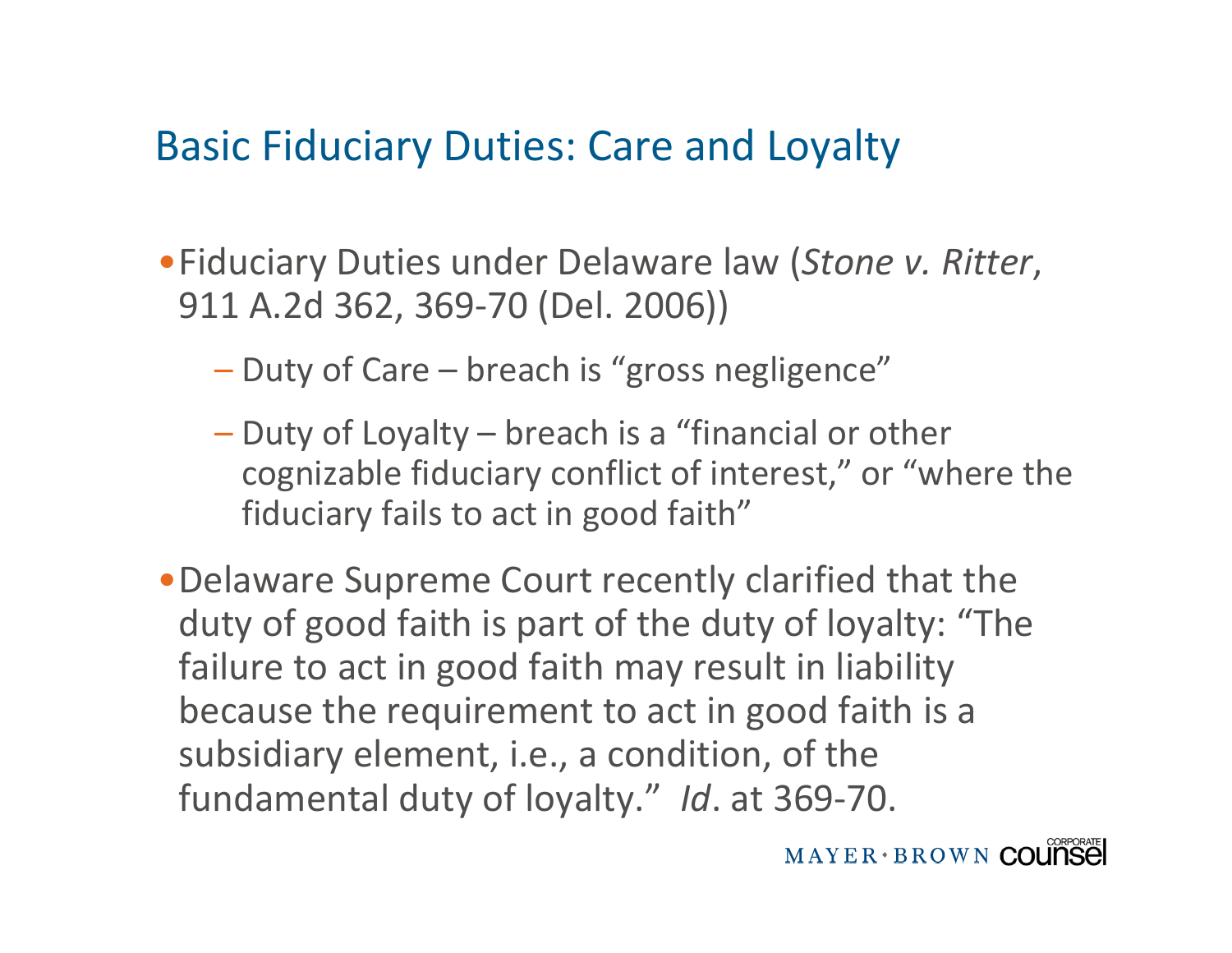### Duty of good faith

- •Three categories of conduct that "are candidates for the 'bad faith' pejorative label" (*In re Walt Disney Co. Derivative Litig*., 906 A.2d 27, 64 (Del. 2006)):
	- "'[S]ubjective bad faith,' that is, fiduciary conduct motivated by an actual intent to do harm" – This is "classic, quintessential bad faith." *Id*.
	- "[L]ack of due care ‐‐ that is, fiduciary action taken solely by reason of gross negligence and without any malevolent intent" – This conduct, standing alone, is not bad faith. *Id*. at 65.
	- $-$  Between the above two categories is "intentional dereliction of duty [or] <sup>a</sup> conscious disregard for one's responsibilities." Delaware Supreme Court recognized this conduct as lack of good faith constituting breach of duty of loyalty. *Id*. at 66-67.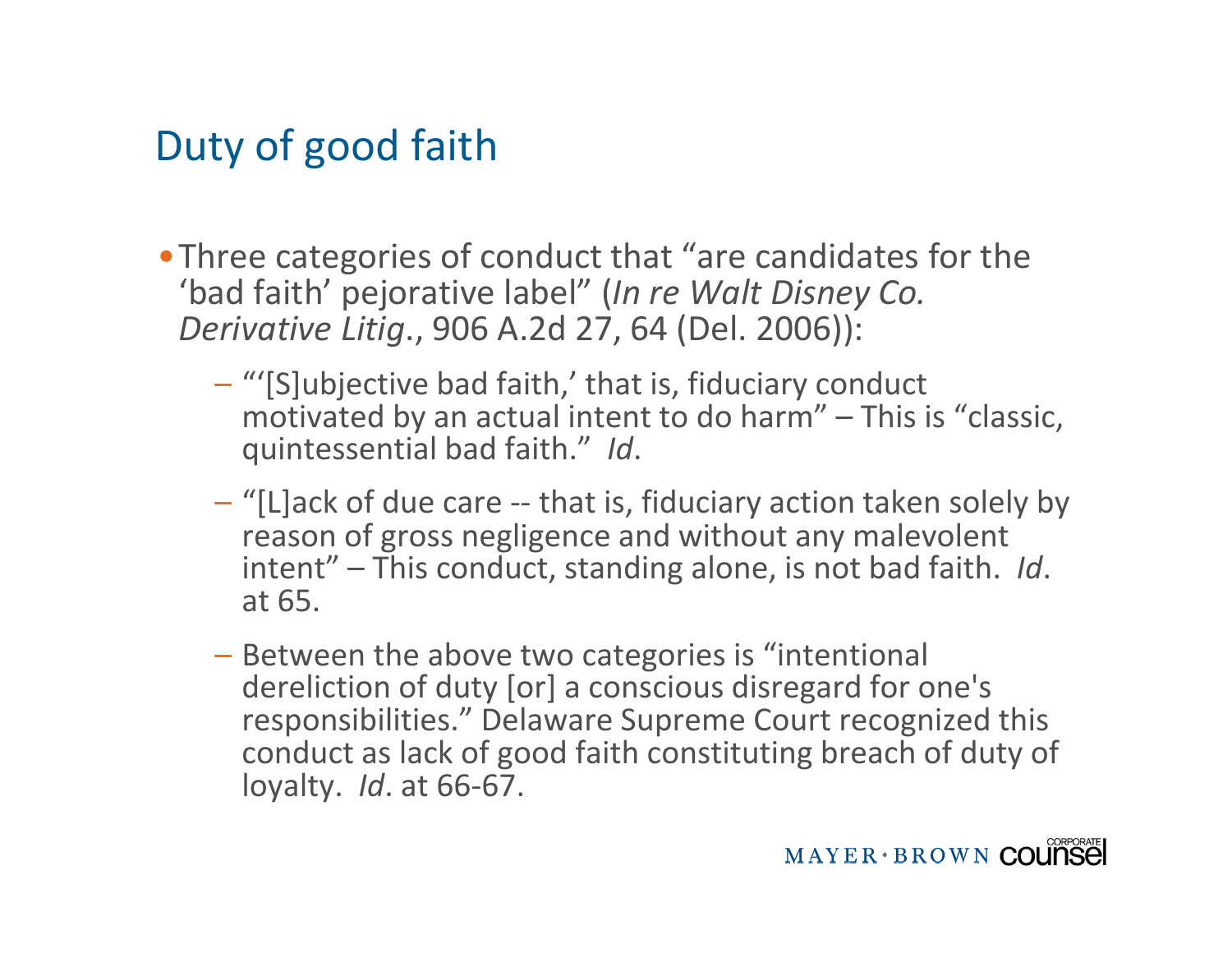## Fiduciary Duty of Oversight

- Also not an independent duty, but derives from duty of loyalty.
- "*C k aremark*[*In re C k aremarkI <sup>t</sup>'l <sup>n</sup>* , 698 A 2d . 959 (D l <sup>e</sup> . Ch. 1996)] articulates the necessary conditions predicate for director oversight liability:
	- (a) the directors utterly failed to implement any reporting or information system or controls; or
	- (b) having implemented such <sup>a</sup> system or controls, consciously failed to monitor or oversee its operations thus disabling themselves from being informed of risks or problems requiring their attention."

*Stone v. Ritter*, 911 A.2d 362, 370 (Del. 2006).

• "In either case, imposition of liability requires <sup>a</sup> showing that the directors knew that they were not discharging their fiduciary obligations." Touchstone of breach is "conscious disregard for their responsibilities."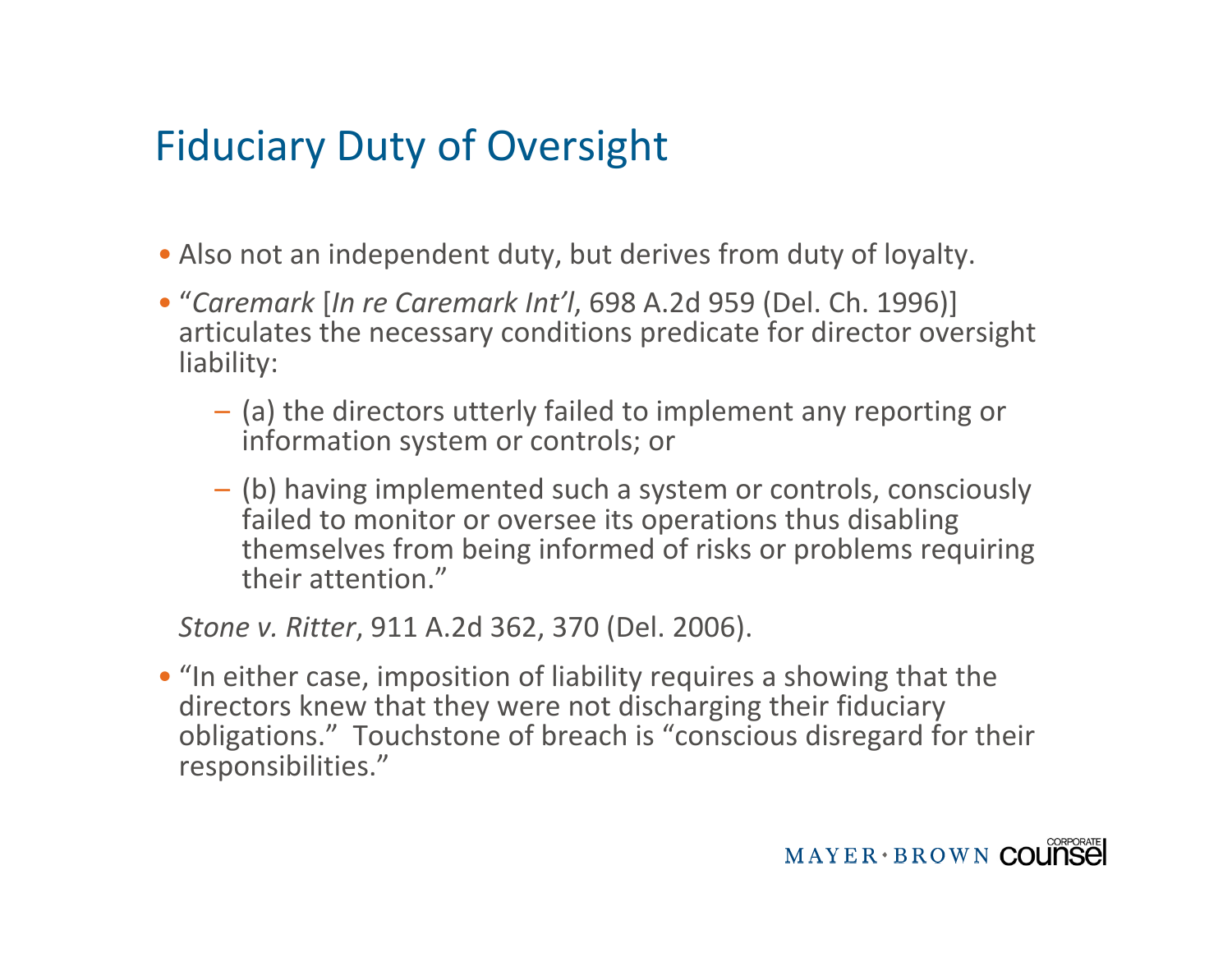#### Fiduciary Duty of Disclosure

- "The duty of disclosure is not an independent duty, but derives from the duties of care and loyalty." *Pfeffer v. Redstone,* 965 A.2d 676, 684 (Del. 2009) (citations and quotations omitted)
	- Critical when seeking shareholder approval for particular action.
	- Disclosure of all material terms of transaction
	- Disclosure of any conflicts/relationship
- "Corporate fiduciaries can breach their duty of disclosure under Delaware law ... by making <sup>a</sup> materially false statement, by omitting <sup>a</sup> material fact, or by making <sup>a</sup> partial disclosure that is materially misleading." *Id*.
	- "Material facts are those facts for which there is <sup>a</sup> substantial likelihood that <sup>a</sup> reasonable person would consider them important in deciding how to vote." *Id*.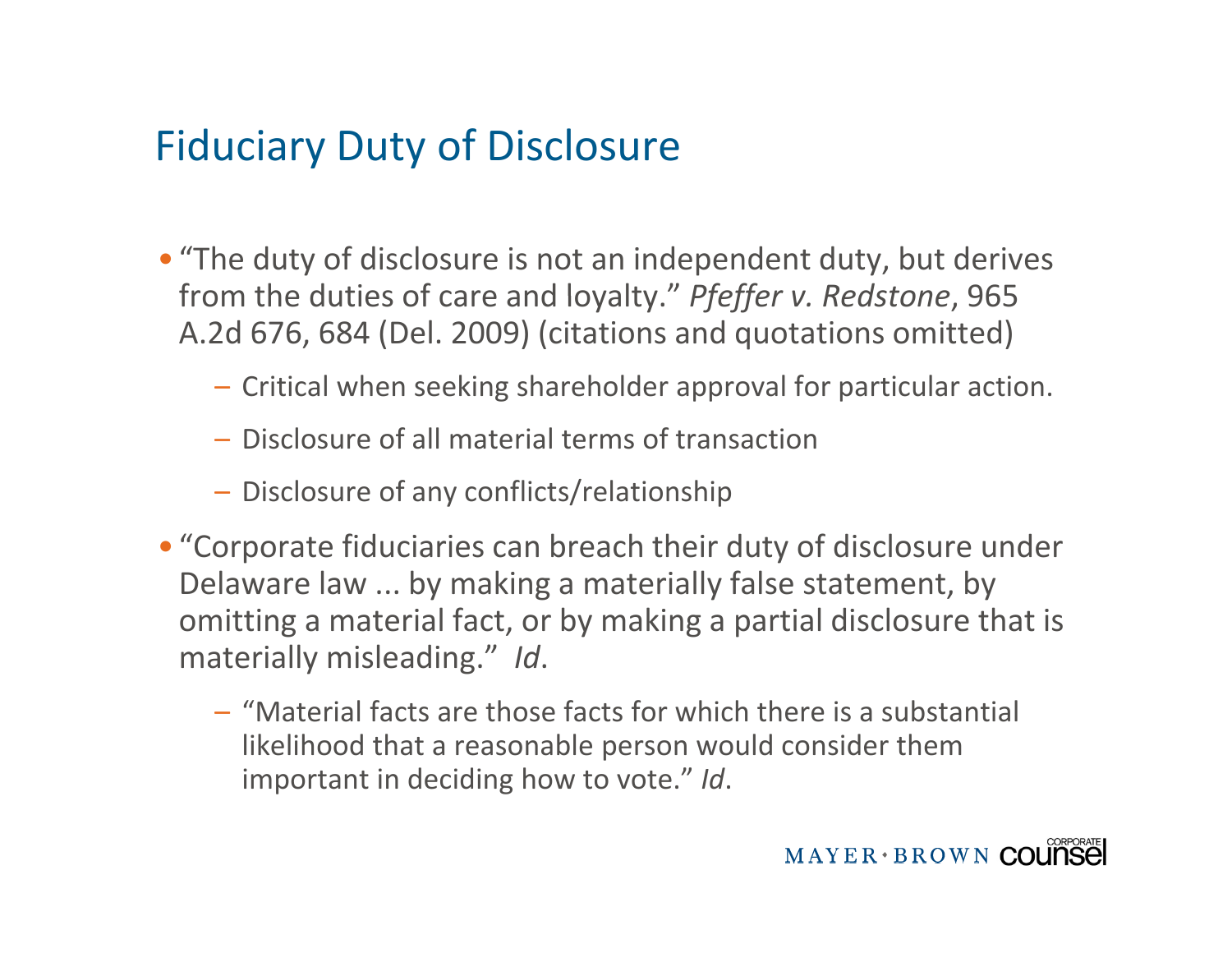#### Fiduciary Duties Are the Same for Officers and **Directors**

•"[O]fficers of Delaware corporations, like directors, owe fiduciary duties of care and loyalty, and [] the fiduciary duties of officers are the same as those of directors." *Gantler v. Stephens,* 965 A.2d 695, 708-09 (Del. 2009).

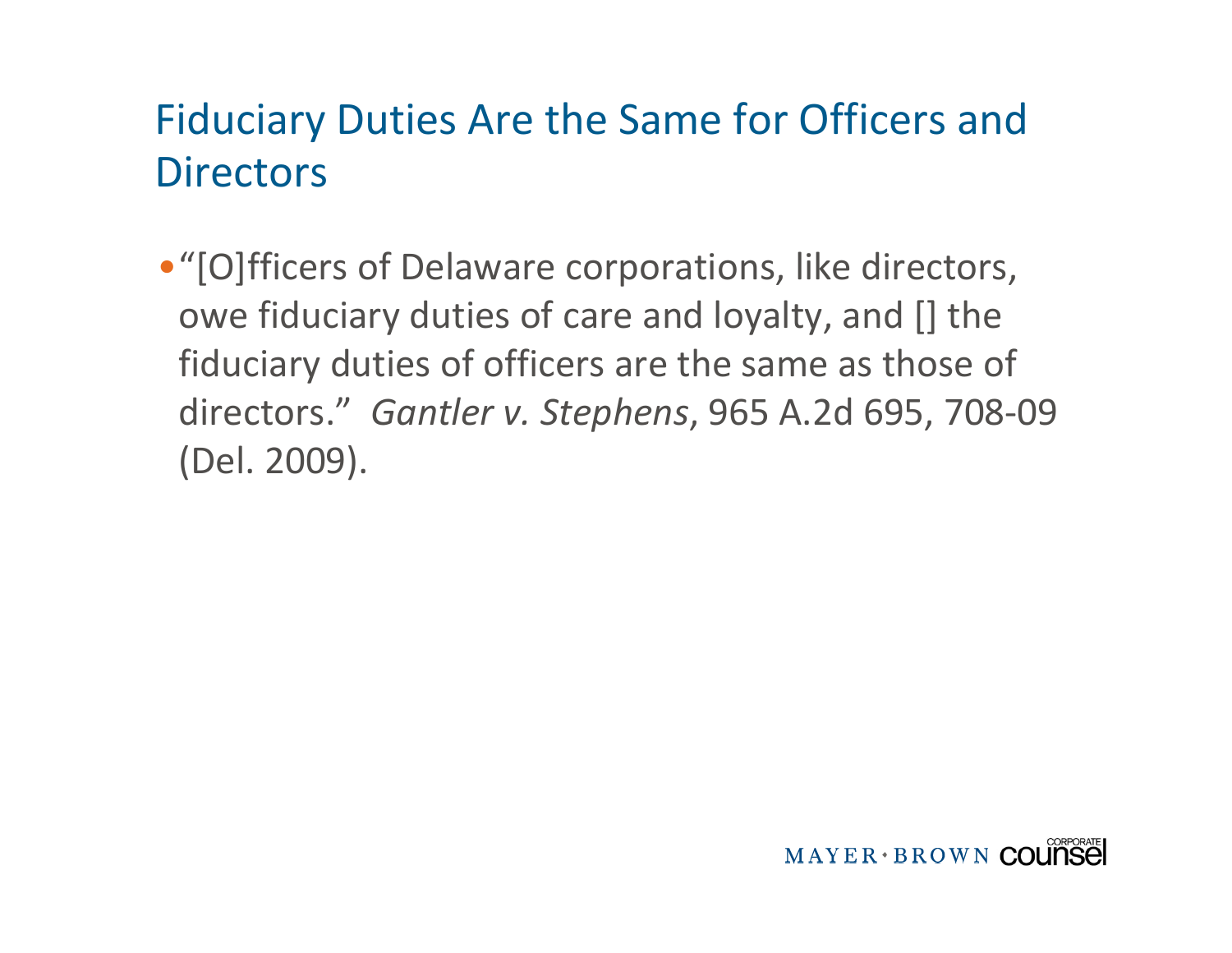### Exculpatory Clauses Provide Only Limited Protection

- DGCL 102(b)(7) permits <sup>a</sup> company to include in its charter "a provision eliminating … the personal liability of <sup>a</sup> director . . . for breach of fiduciary duty . . . provided that such provision shall not eliminate . . . liability . . . for acts or <u>omissions not in good faith</u>"
- Claims of breach of duty of loyalty not covered. Allegations of bad faith – "intentional dereliction of duty [or] <sup>a</sup> conscious disregard for one's responsibilities" ‐‐ may permit plaintiff to do an end run around the exculpatory provisions of DGCL 102(b)(7).
- "Although legislatively permissible, currently no statutory provision authorizing comparable exculpation of corporate officers."
- There may be good policy reasons for not exculpating corporate officers for breach of the duty of care.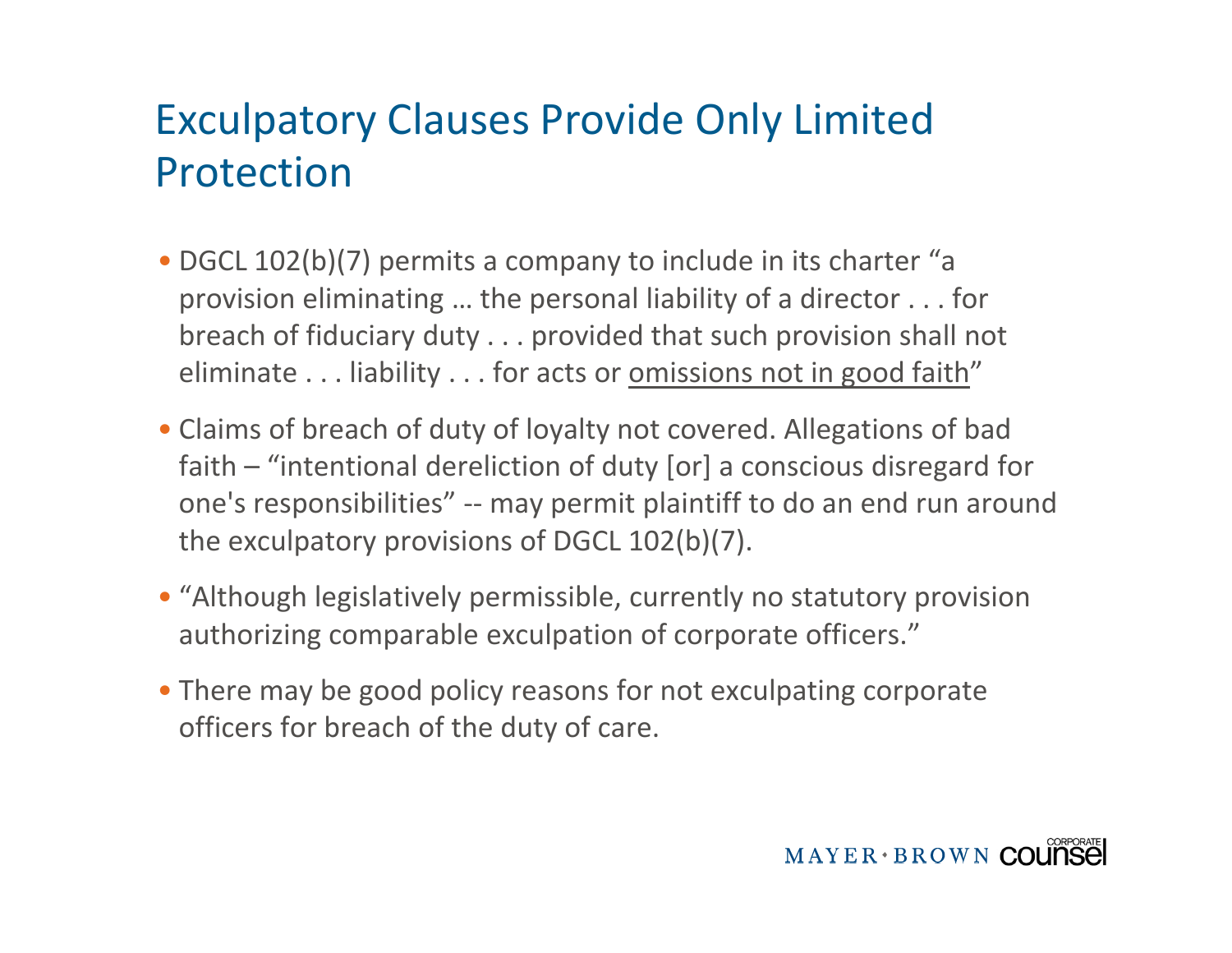#### Specific Application: Merger/Acquisition

- Lyondell Chemical Co v. Ryan, 2009 WL 1024764 (Del. Apr. 16, 2009): Class action *Lyondell Chemical Co v. Ryan*, <sup>2009</sup> WL <sup>1024764</sup> (Del. Apr. 16, 2009): Class action lawsuitláwsuit challenging that directors breached their fiduciary duties during the \$13 billion<br>sale of company. sale of company.
- Under *Revlon v. MacAndrews & Forbes Holdings, Inc*., 506 A.2d 173, 182 (Del. 1986) ‐‐ part of directors' existing fiduciary duties is to take steps to maximize the sale price of<br>the company. Lower court had found that directors liable for not confirming that they the company. Lower court had found that directors liable for not confirming that they<br>had obtained the best price by conducting an auction, conducting a market check, or obtained the best price by conducting an auction, conducting <sup>a</sup> market check, or demonstrating "an impeccable knowledge of the market. market." *Id.* at \*6. The Delaware Supreme Court reversed:
- "Directors' decisions must be reasonable, not perfect." *Id.* at \*7.
- "Instead"Instead of questioning whether disinterested, independent directors did everything<br>that they (arguably) should have done to obtain the best sale price, the trial court's inquiry should have been whether those directors utterly failed to attempt to obtain the<br>best sale price." *Id.* sale price." *Id.*
- The Supreme Court found that the directors did not breach their duty of loyalty (*id*.):
	- "met several times to consider [the acquirer's] premium offer"
	- Were "generally aware" of the value of their company and the market
	- "solicited and followed the advice of their financial and legal advisors"
	- "attempted to negotiate <sup>a</sup> higher offer even though all the evidence indicates that [the offer was] <sup>a</sup> 'blowout' price"
	- "approved the merger agreement, because 'it was simply too good not to pass along [to the stockholders] for their consideration.'"

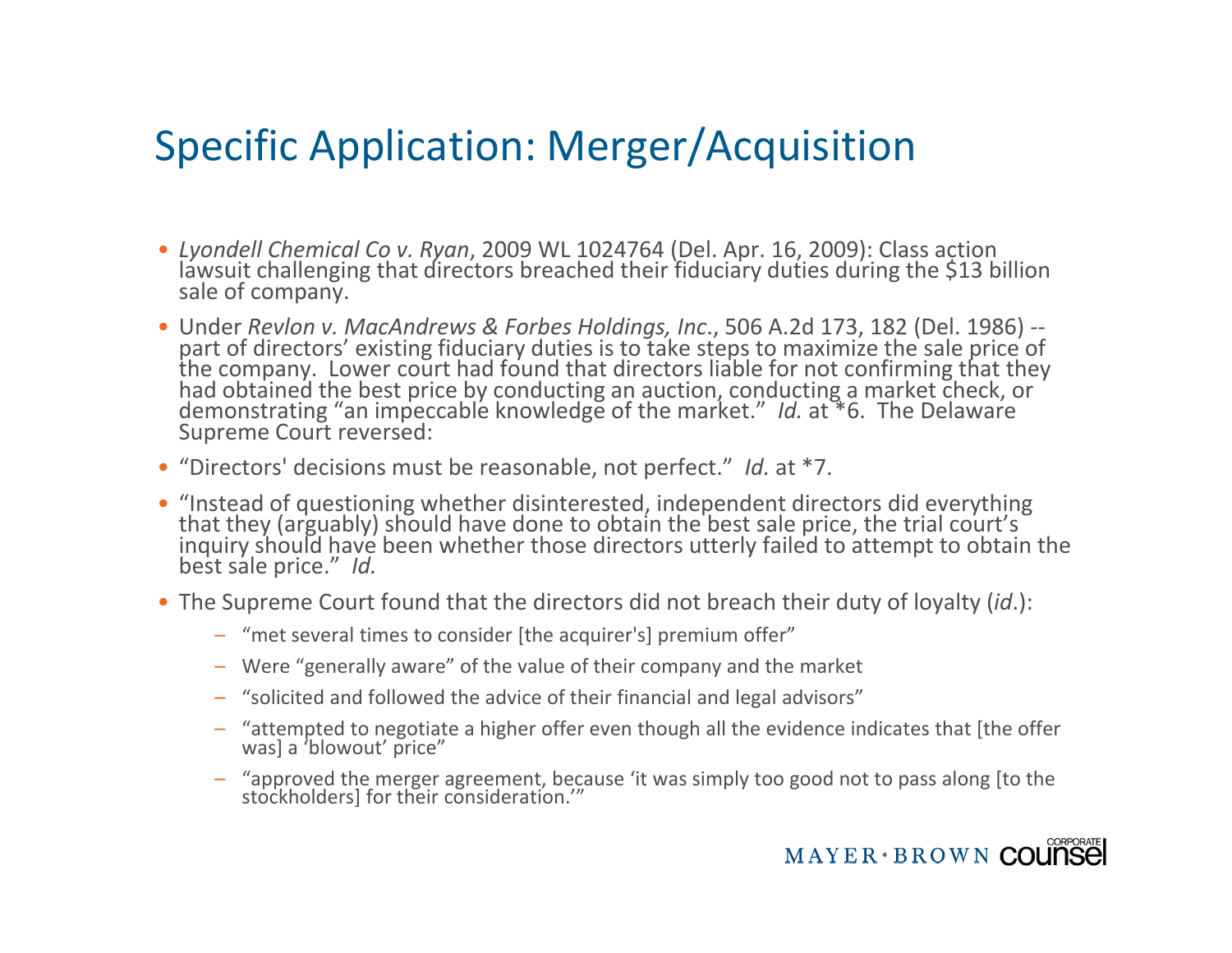### Specific Application: Possible Liability for Officer, But Not Directors

- *McPadden v. Sidhu*, 964 A.2d 1262 (Del Ch. 2008):
- Trial court found that plaintiffs had adequately alleged that the directors and an officer of i2 Technologies were grossly negligent in the sale of Trade Services Corporation ("TSC"), <sup>a</sup> wholly owned subsidiary, for \$3 million.
- In carrying out the sale, the officer contacted only three potential buyers, none of which were competitors of TSC. The officer did not contact companies which had previously offered to pay \$25 million for TSC. In addition, the officer was the principal owner of the acquiring company that paid only \$3 million, and this acquiring company sold TSC two years later for \$25 million.
- Gross negligence is "conduct that constitutes reckless indifference or actions that are without the bounds of reason." *Id.* at 1274.
- The court found i2's directors grossly negligent in overseeing the officer's sale of TSC. The board's gross negligence breached their duty of care, but an exculpatory provision in i2's certificate of incorporation protected the board from liability. (The court found that the plaintiffs had not demonstrated that the board consciously disregarded their duties, as required for bad faith). *Id.* at 1274‐75.
- Officers cannot be protected by exculpatory provisions. Thus, the court held that plaintiffs could maintain their action against the officer who coordinated the sale, for breach of his duty of care. *Id.* at 1275‐76.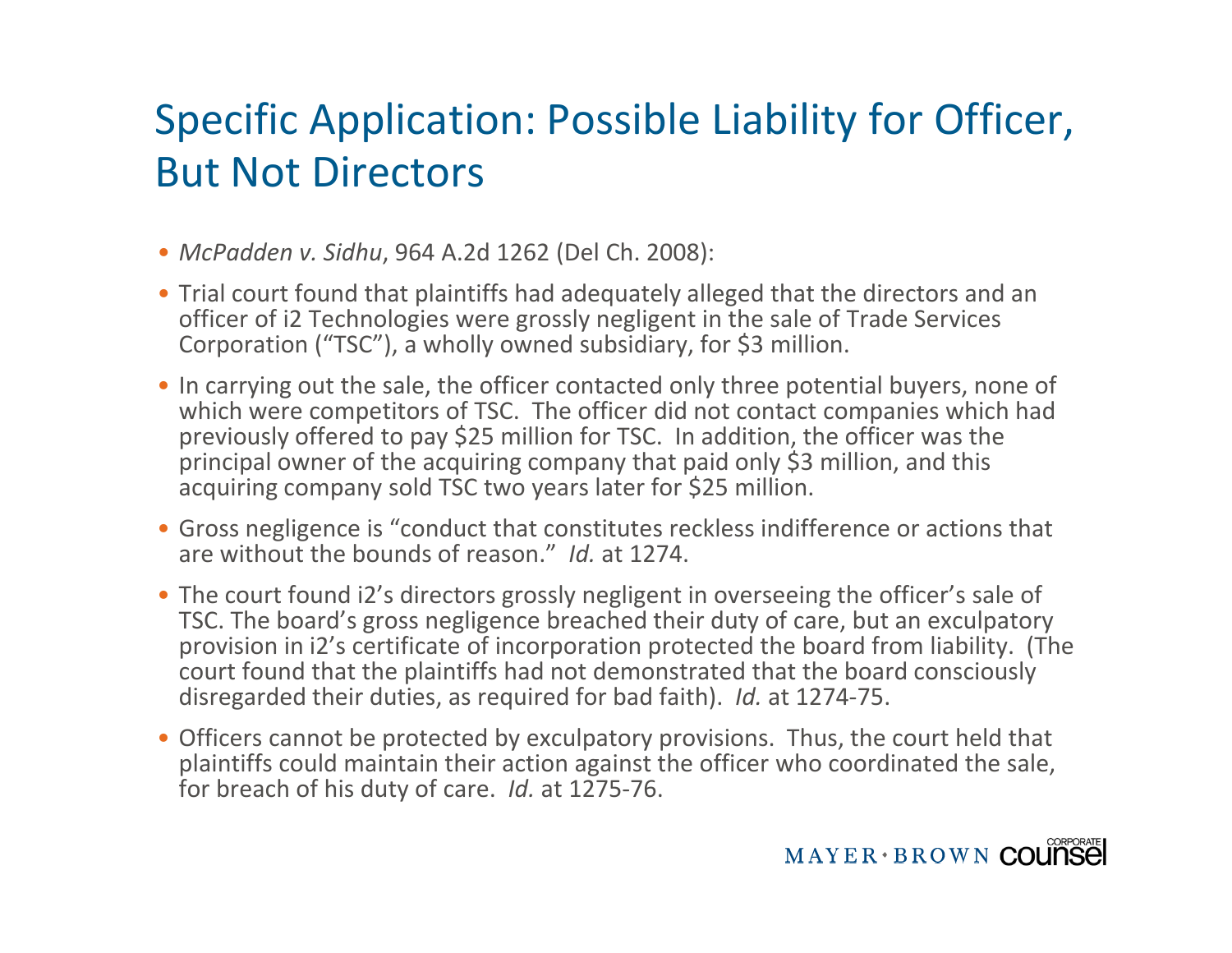#### Specific Application: Options Backdating

- The Delaware Chancery Court, in two 2007 cases, refused to dismiss complaints alleging inappropriate manipulation of options.
- *Ryan v. Gifford*, 918 A.2d 341 (Del. Ch. 2007):
	- Complaint adequately alleged bad faith conduct by directors where facts alleged "the deliberate violation of a shareholder approved stock option plan and false disclosures, obviously intended to mislead shareholders into thinking that the directors complied honestly with the shareholder‐ approved option plan." *Id.* at 358.
- *In re Tyson Foods*, 919 A.2d 563 (Del. Ch. 2007):
	- Court denied motion to dismiss Compensation Committee directors in spring loading case, noting that "[i]t is difficult to conceive of an instance, consistent with the concept of loyalty and good faith, in which <sup>a</sup> fiduciary may declare that an option is granted at 'market rate' and simultaneously withhold that both the fiduciary and the recipient *knew* at the time that those options would quickly be worth much more." Id. at 590‐91 (emphasis in original).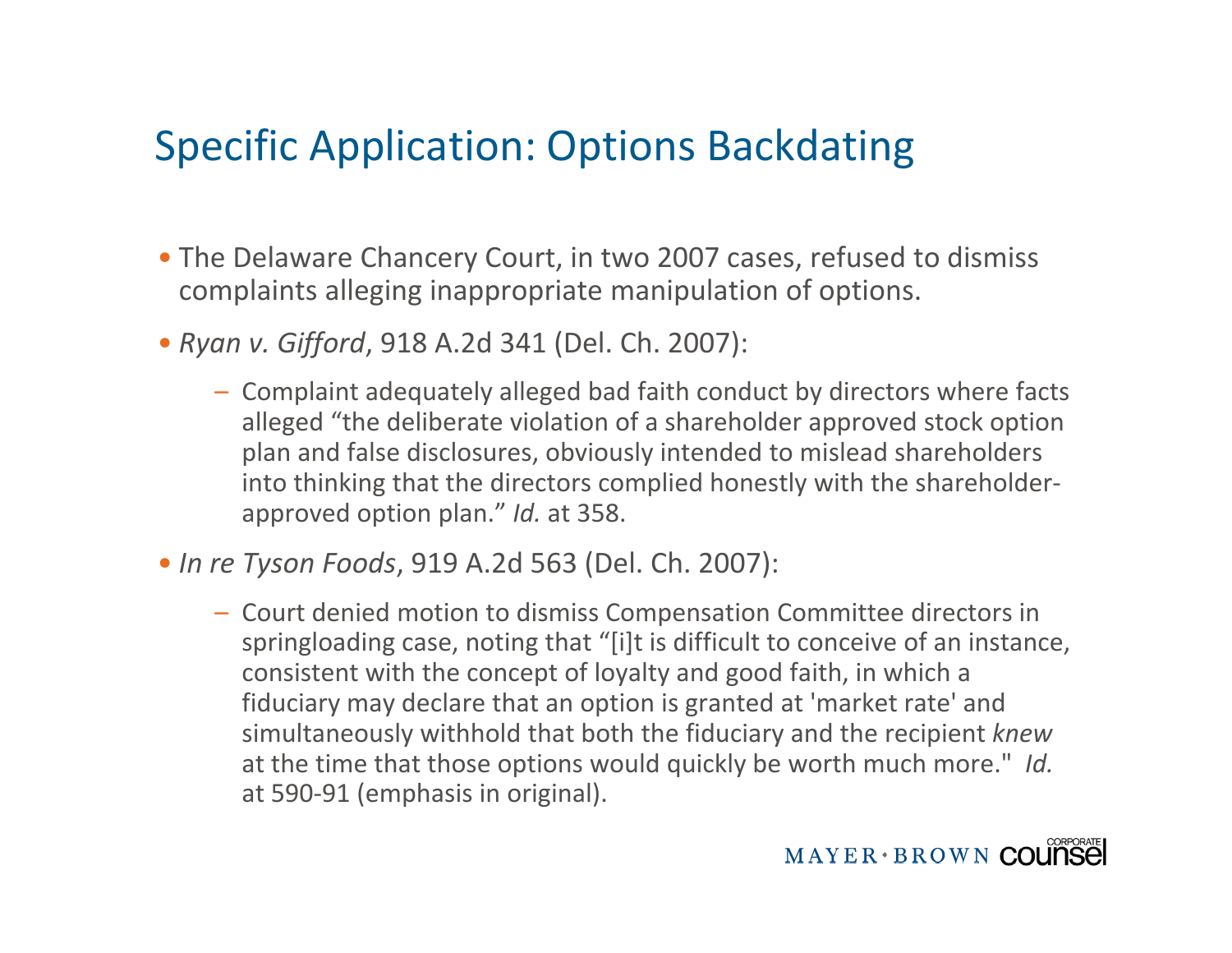#### Indemnification Issues

- •A finding of bad faith has the collateral consequence that no indemnification, including for legal expenses, of the director is permitted.
- •DGCL 145(a) provides that <sup>a</sup> corporation shall have the power to indemnify only "if the person acted in good faith."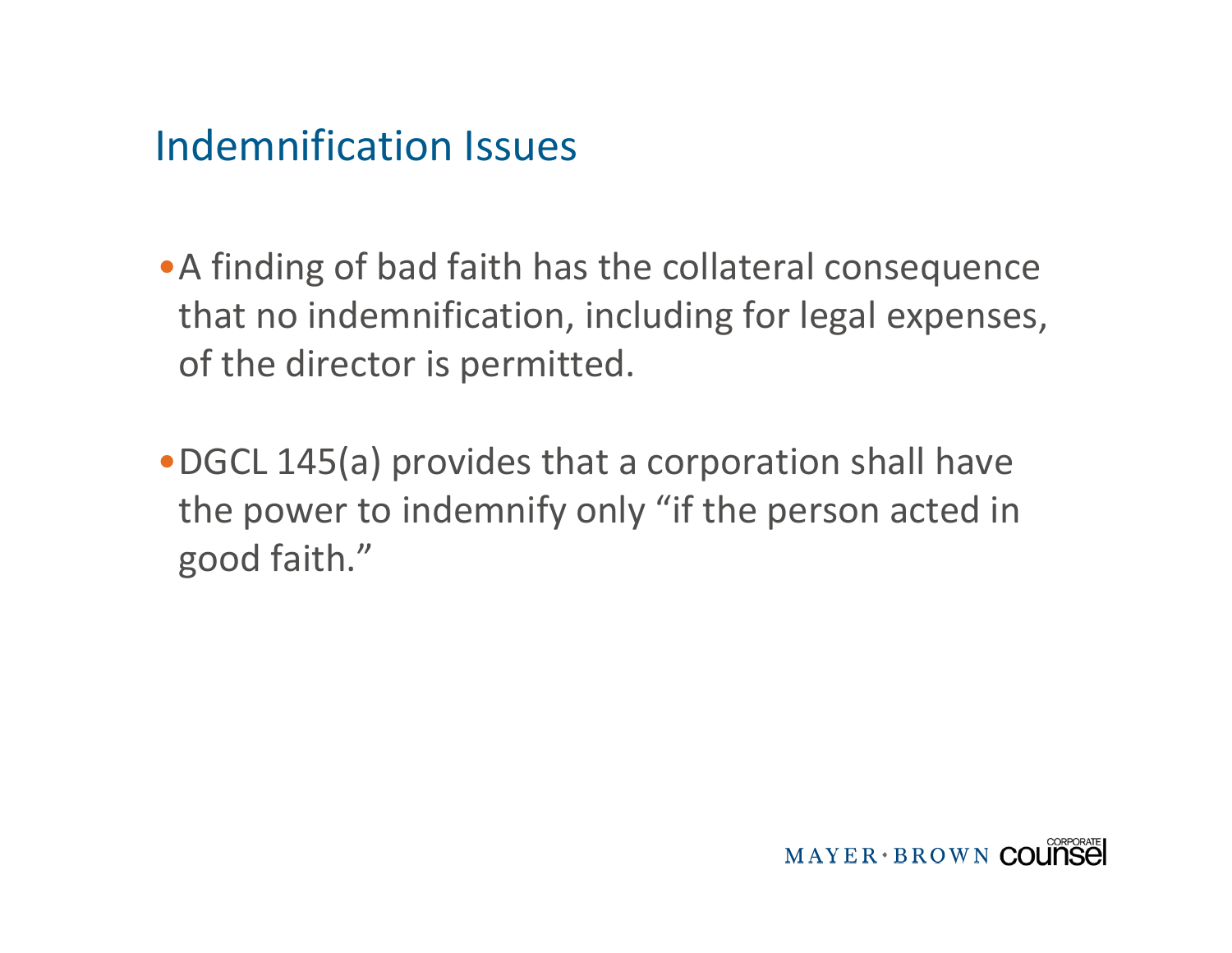#### Recent Cases on Indemnification

- *Schoon v. Troy Corp.*, 948 A.2d 1157 (Del. Ch. 2008):
	- Delaware Chancery Court upheld amendments to the bylaws of <sup>a</sup> corporation that retroactively eliminated <sup>a</sup> former director's right to receive advancement of expenses in cases filed after the former director left the board, even for conduct that pre‐dated the amendments.
	- One possible way to avoid this result might be to provide for indemnification rights in <sup>a</sup> separate contract with the director.
- *Levy v. HLI Operating Co., Inc.*, 924 A.2d 210 (Del. Ch. 2007):
	- Delaware Chancery Court held that <sup>a</sup> director is not entitled to payment of his or her fees and expenses incurred while pursuing an indemnification claim against the corporation if the outcome of the suit is unsuccessful, even if the corporation had provided such benefit to the directors in their indemnification agreement.
	- In addition, once <sup>a</sup> director has been indemnified by <sup>a</sup> third party, such as <sup>a</sup> private equity fund, the director cannot seek indemnification from the company on behalf of such third party seeking reimbursement. Rather, the third party may pursue <sup>a</sup> contribution claim against the company.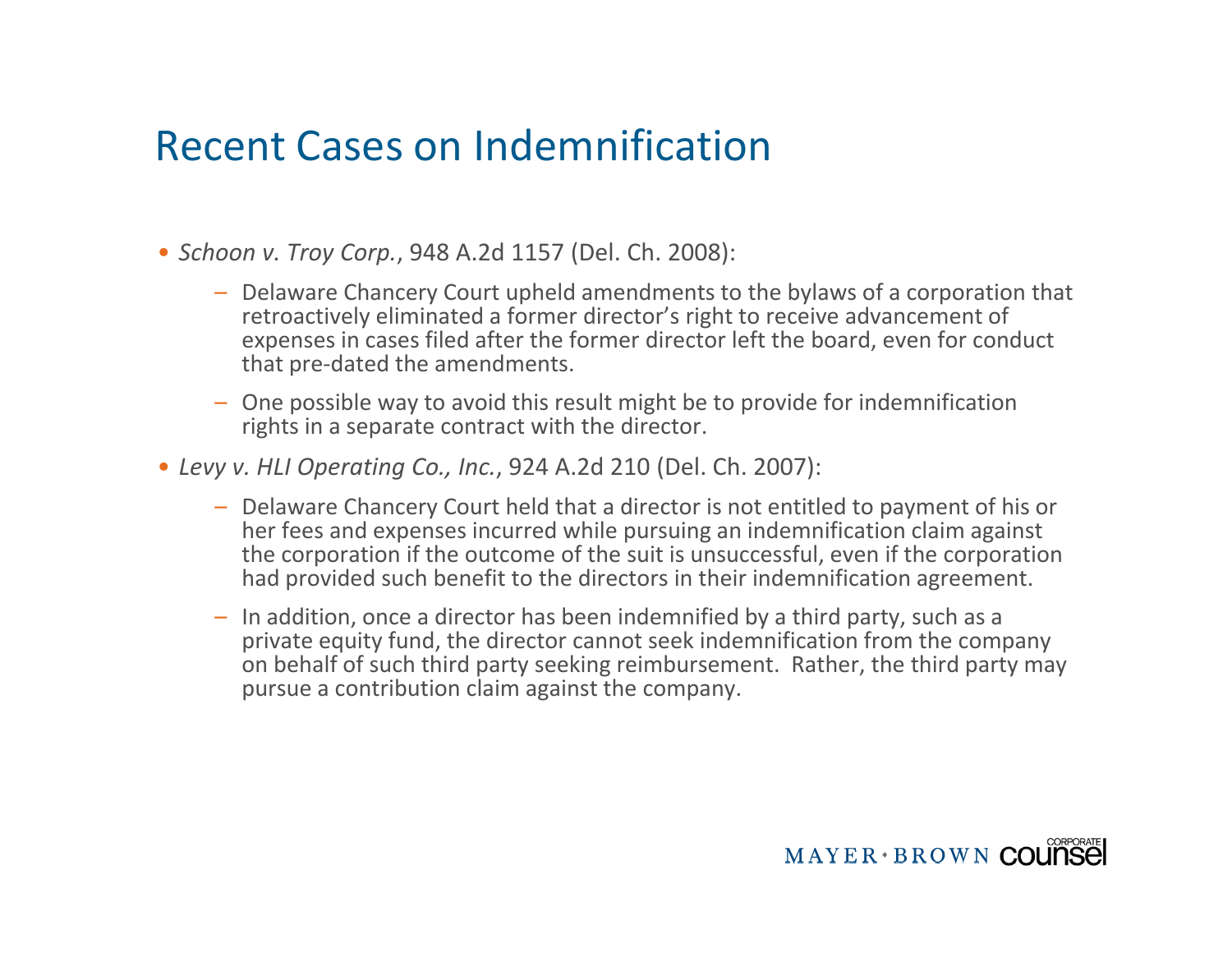#### Protecting Yourself

- •Important Principles To Limit Exposure
	- Board should be sufficiently familiar with critical functions (i.e. financial statement preparation; interface with regulatory bodies) to leave no room for claim of recklessness/gross inattention.
	- Document Board meetings/review process.
	- Don't be stingy in creating robust financial controls; one of greatest risk area.
	- Disclose all significant relationships/conflicts when seeking shareholder approval.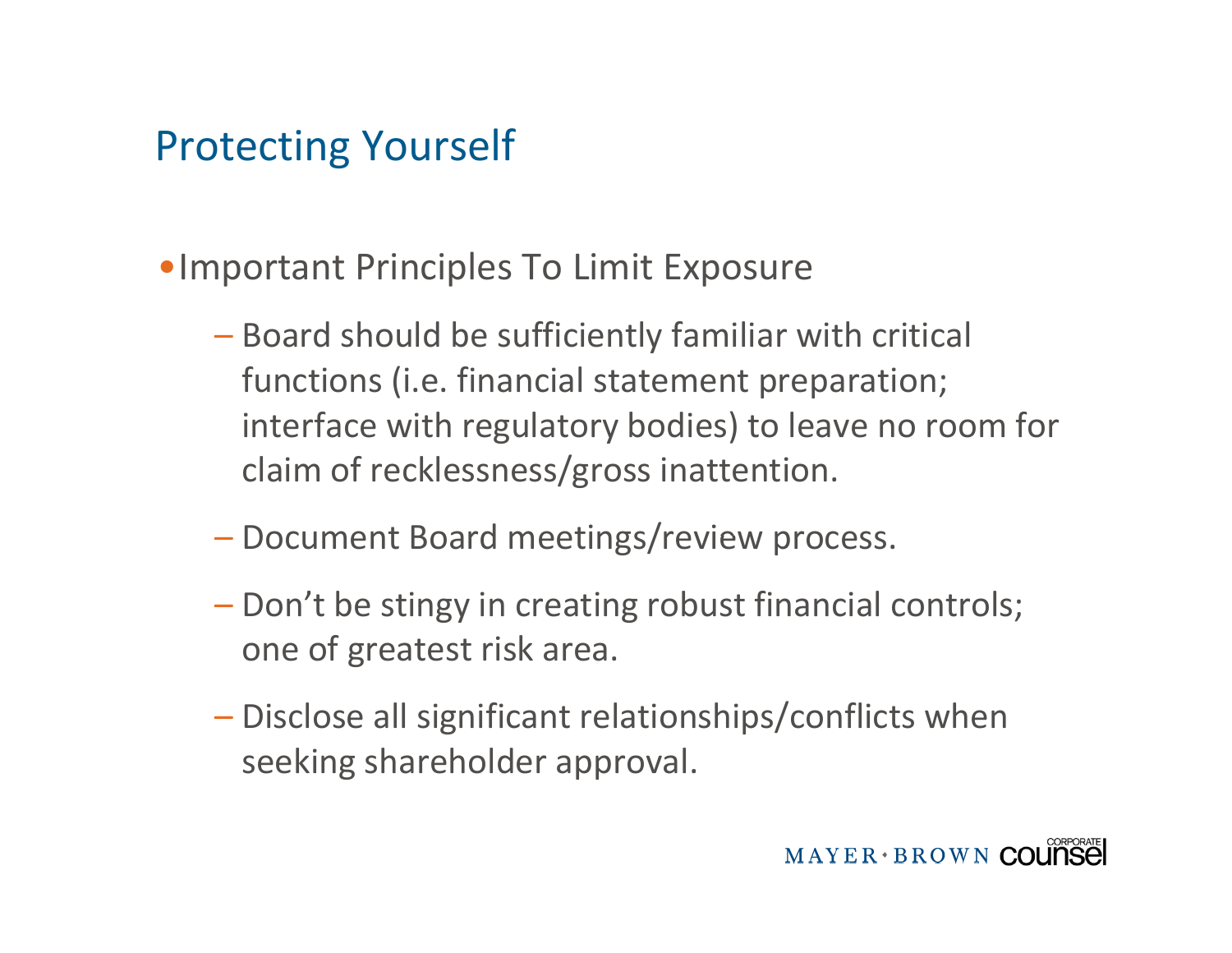#### Sample D&O Insurance Structure



\*Presumptive Indemnification

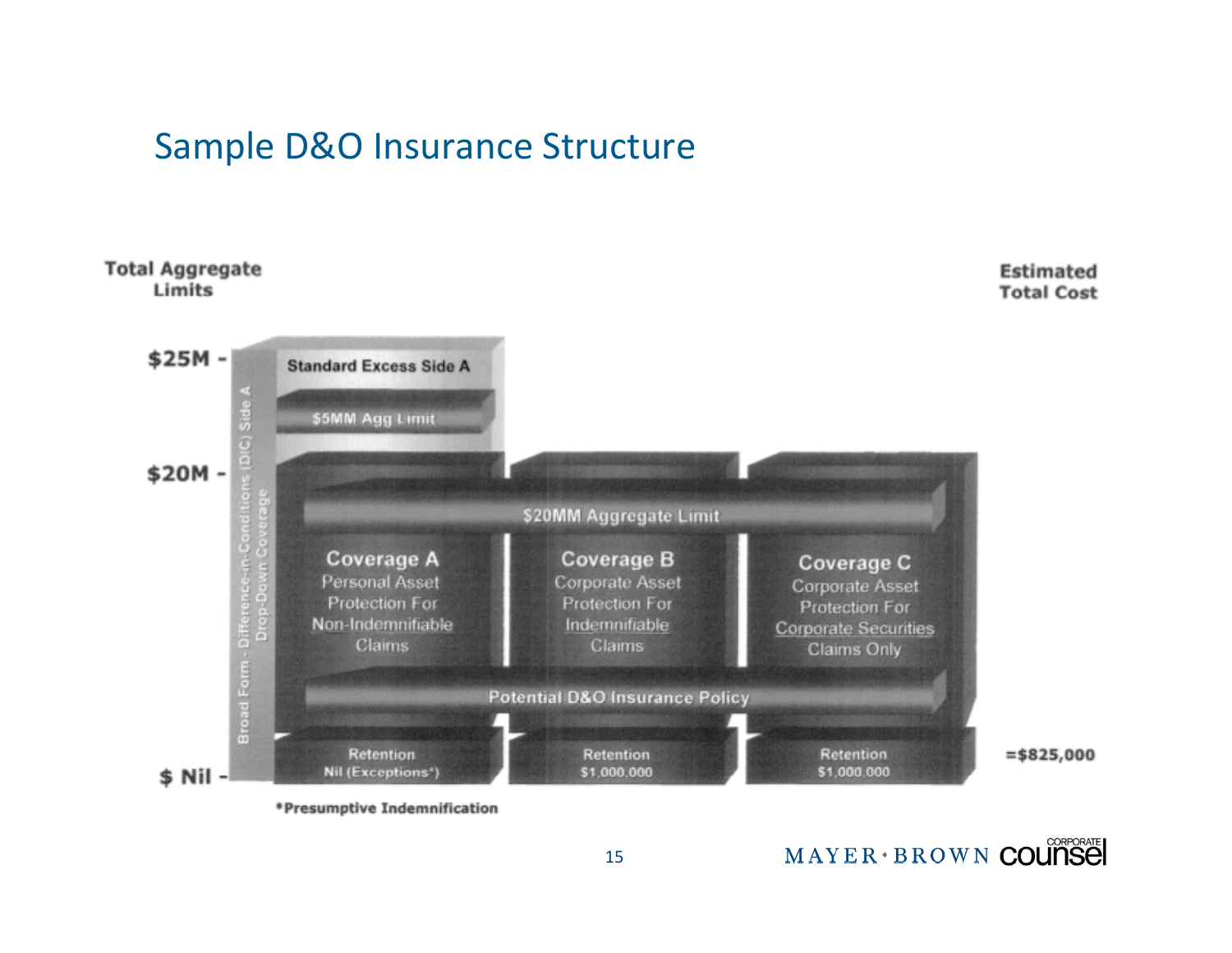#### D&O Insurance – Menu of Options

- •A/B/C side coverage
- Third party insurers or self-insured?
- •What Riders do you Need? Want?
	- Rescission
	- "Capacity" Issues/Coverage for GCs
	- Entity Coverage/Shared Limits
	- "Hammer" Clause
	- Insured vs. Insured Exclusion
	- Coverage for Investigations
	- Tail Coverage
	- Punitive Damages
	- Fraud Exclusion

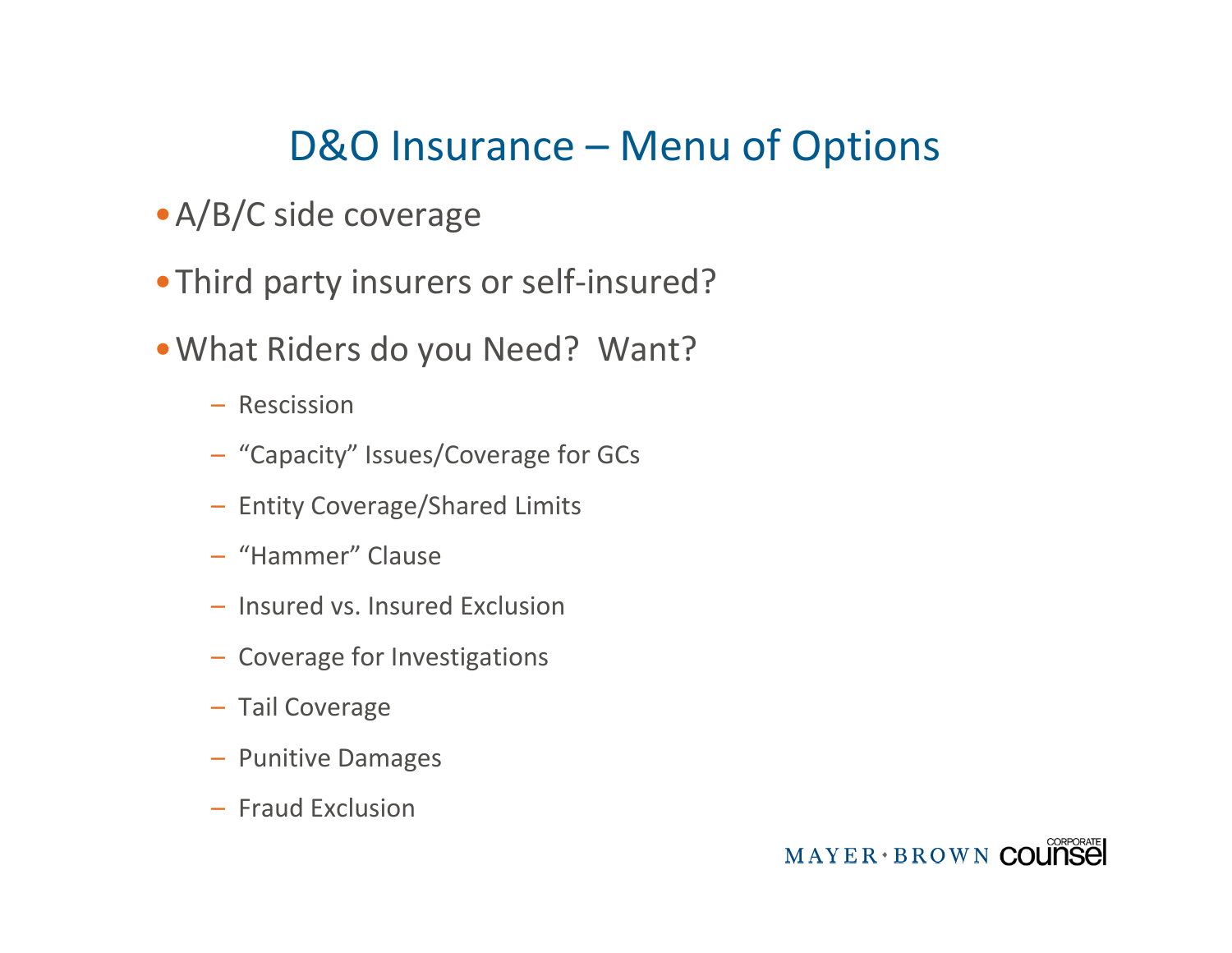#### A Few Inconvenient Truths

- •People break the law; companies don't
- •Deterrence requires pursuing culpable individuals
- •Mistakes don't always look like mistakes in hindsight
- •If you benefited in some way, the government will think it can establish motive
- •The best time to seek advice is before you do something you may later regret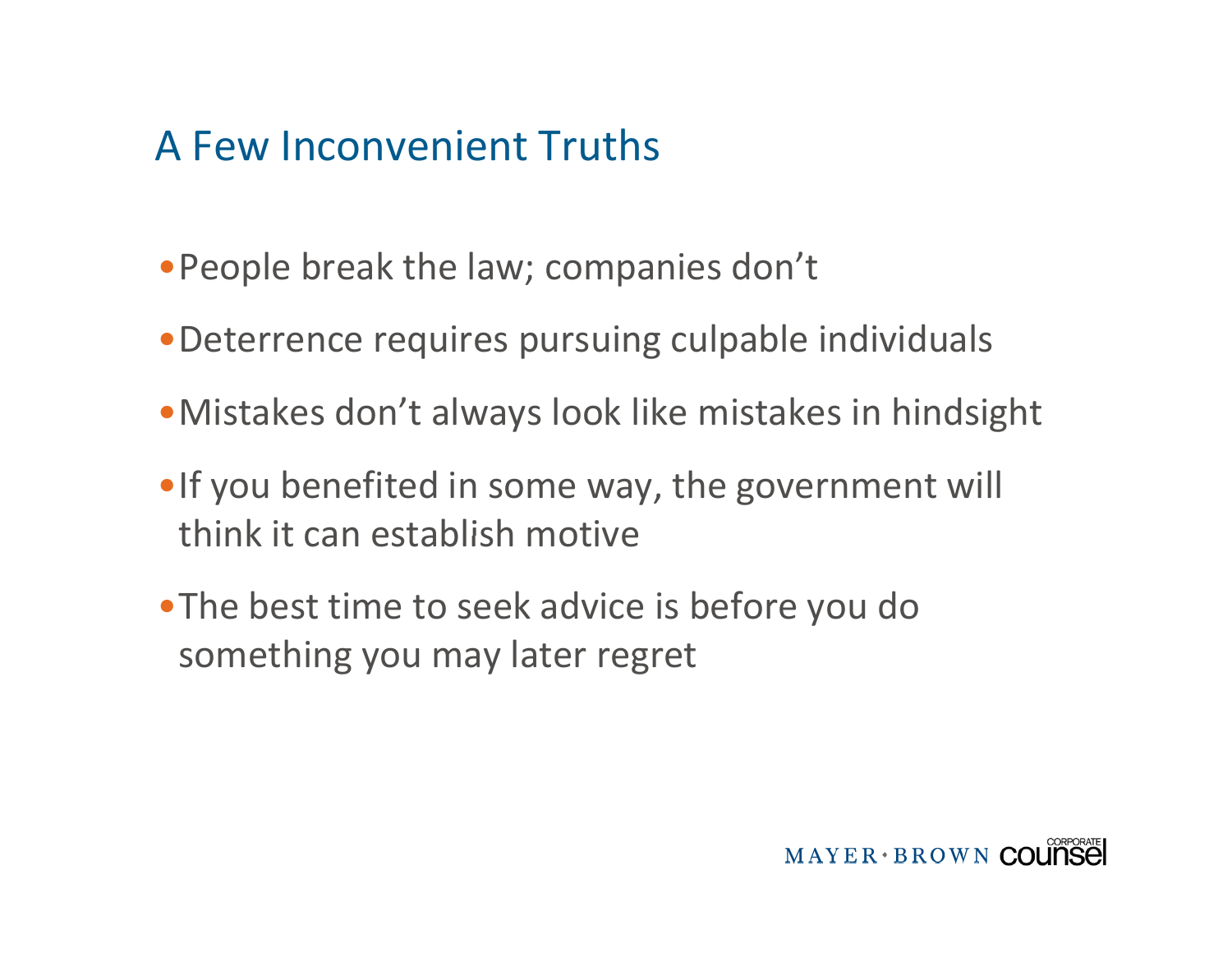#### Recent Enforcement Actions Involving Financial Fraud

*SEC v. Kelly* ‐ Lit. Rel. No. 20586 (May 19, 2008):

- The SEC filed civil fraud charges against eight former officers of AOL Time Warner for their roles in <sup>a</sup> fraudulent scheme that resulted in the company overstating its advertising revenue by more than \$1 billion.
- Four of the defendants have settled the charges in return for payments totaling over \$8 million.

*SEC v. Black* ‐ Lit. Rel. Nos. 20510 (Mar. 25, 2008) & 20043 (Mar. 16, 2007):

- F. David Radler, the former Deputy Chairman and COO of Hollinger International, Inc., the controlling shareholder of Sun‐Times Media Group, Inc., was charged with violations of the antifraud, reporting, books and records, and proxy provisions of the securities laws. The SEC's complaint alleged that he diverted to himself \$85 million in proceeds from newspaper sales through <sup>a</sup> series of related party transactions.
- Under the settlement reached with the SEC, Radler agreed to pay \$28 million and to be barred from serving as <sup>a</sup> director or officer of <sup>a</sup> public company.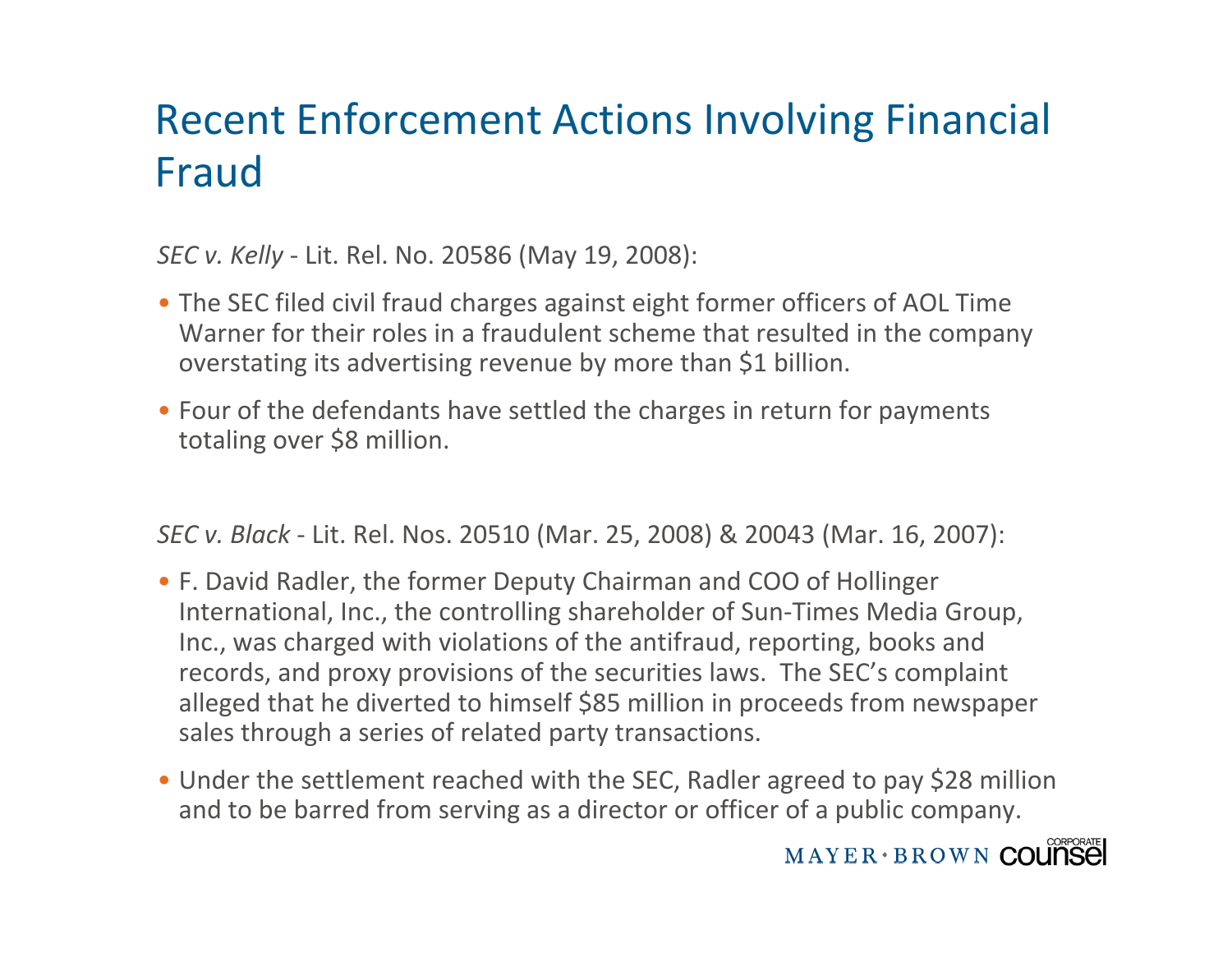### Recent Enforcement Actions Involving Financial Fraud (continued)

*SEC v. Koenig* ‐ Lit. Rel. No. 20420 (Jan. 3, 2008):

- A jury in federal court in Illinois found that the former CFO of Waste Management, Inc., committed 60 securities laws violations in <sup>a</sup> 5‐year period, including overstating the company's profits, falsifying books and records, and lying to auditors.
- The judgment entered by the court requires the former executive to pay over \$4 million and bars him from acting as <sup>a</sup> director or officer of a public company.

*SEC v. American Italian Pasta Co.* ‐ Lit. Rel. No. 20715 (Sept. 15, 2008):

- The SEC alleged that four officers engaged in <sup>a</sup> fraudulent scheme to inflate the company's earnings.
- Two of the four officers settled for payments totaling over \$1 million. In addition, one of the two settling officers agreed not to serve as an officer or director of <sup>a</sup> public company.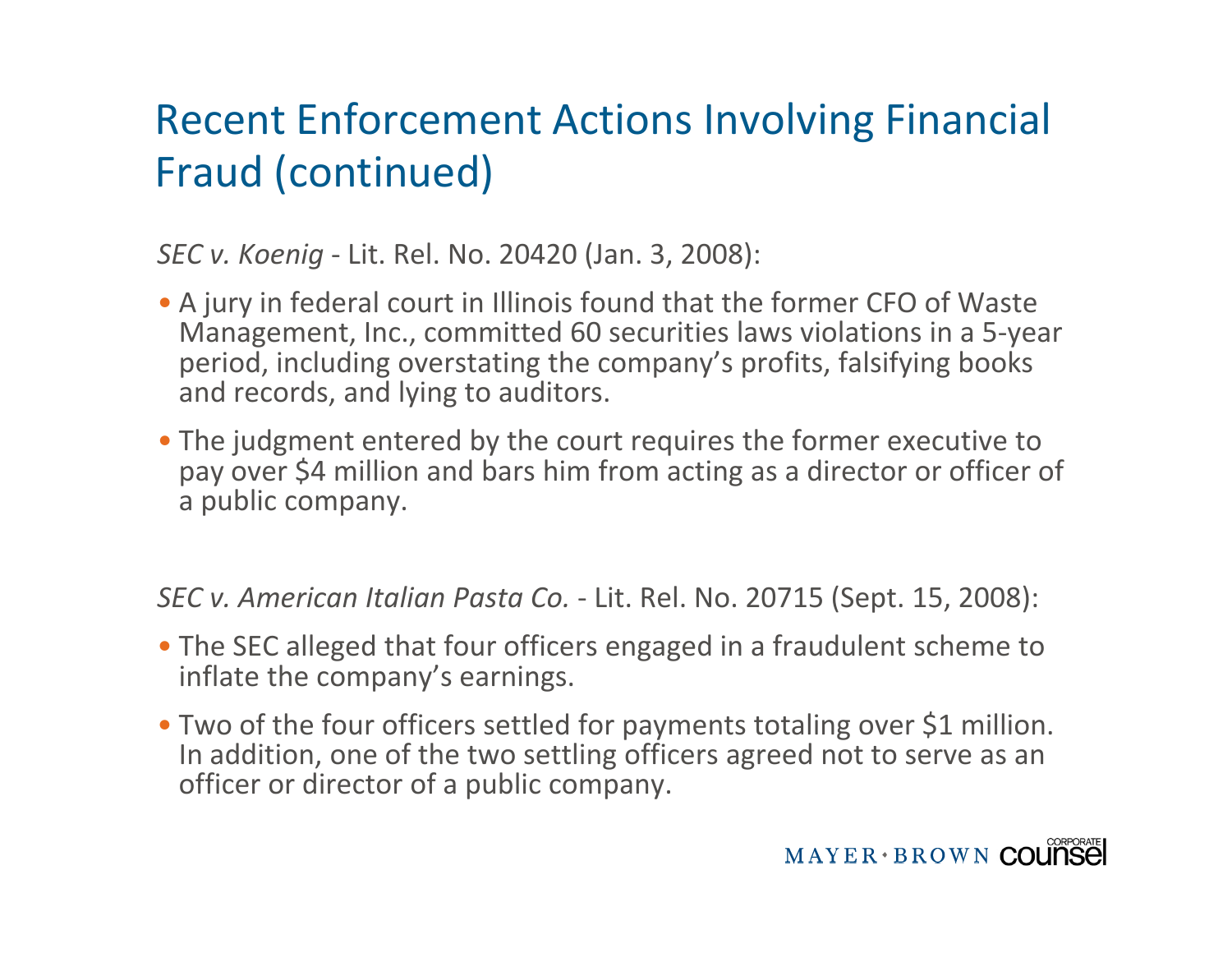### Recent Enforcement Actions Involving Stock Option Backdating

*SEC v. Analog Devices, Inc.* ‐ Lit. Rel. No. 20604 (May 30, 2008):

- The SEC alleged that the company's CEO reported false compensation to investors by backdating stock option grants to officers and directors.
- The CEO settled the charges for nearly \$1.5 million in payments.

*SEC v. Heinen* ‐ Lit. Rel. No. 20086 (Apr. 24, 2007):

- The SEC filed charges alleging improper stock backdating by Apple's former General Counsel and former Chief Financial Officer.
- The two officers settled the charges for over \$6 million in combined payments.

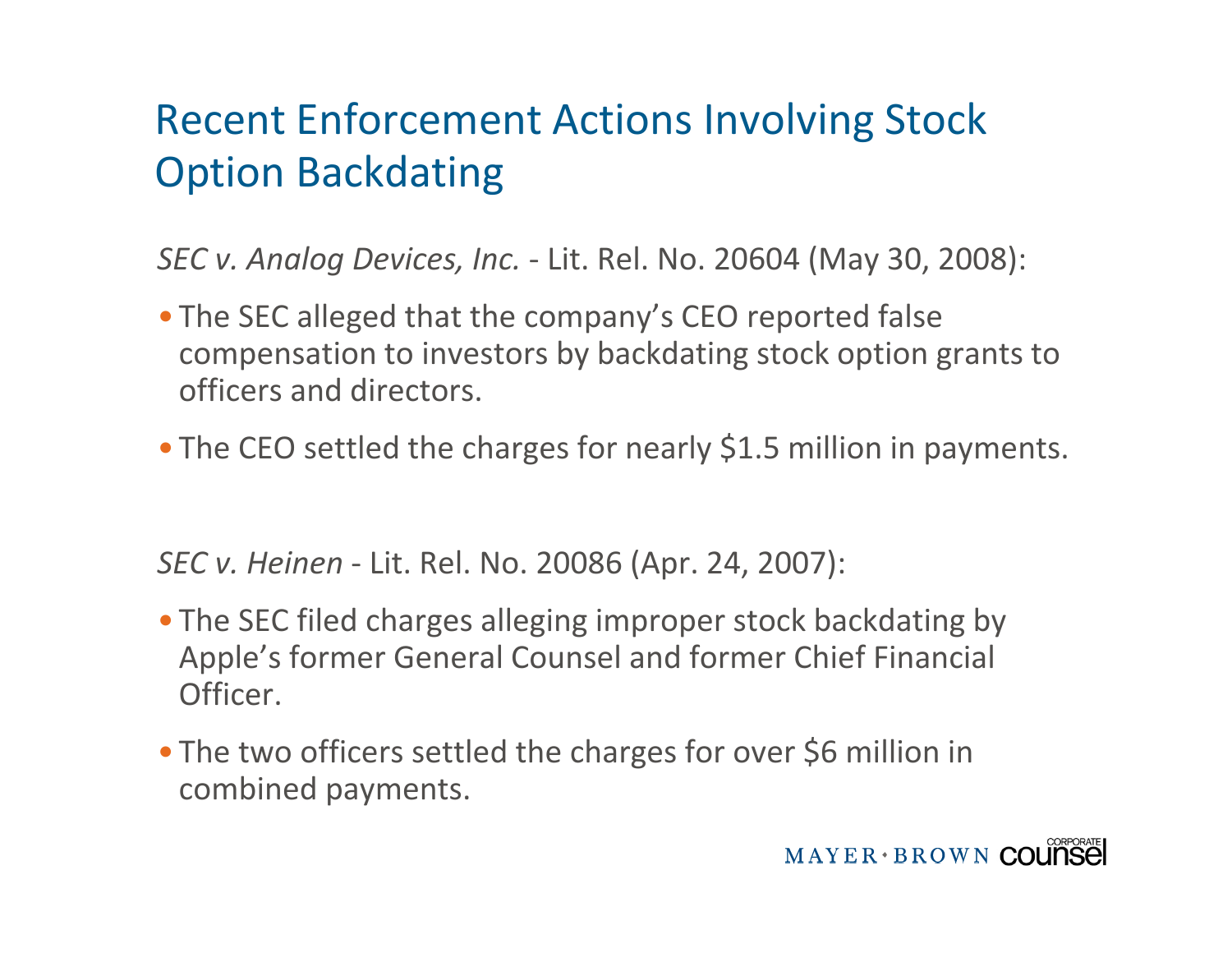### Recent Enforcement Actions Involving Insider **Trading**

*SEC v. Pai* ‐ Lit. Rel. No. 20658 (July 29, 2008):

- The SEC alleged that Lou Pai, the former Chairman and CEO of Enron Energy Services, Inc., <sup>a</sup> division of Enron Corp., sold Enron stock on the basis of material, nonpublic information.
- The settlement barred Pai from acting as an officer or director of a public company for five years. Pai also agreed to payments of over \$30 million.

*SEC v. Wong* ‐ Lit. Rel. No. 20447 (Feb. 5, 2008):

- The SEC alleged that <sup>a</sup> former Dow Jones & Company board member engaged in illegal tipping and insider trading ahead of an unsolicited buyout offer from News Corporation in 2007.
- The board member agreed to pay a penalty of over \$8 million.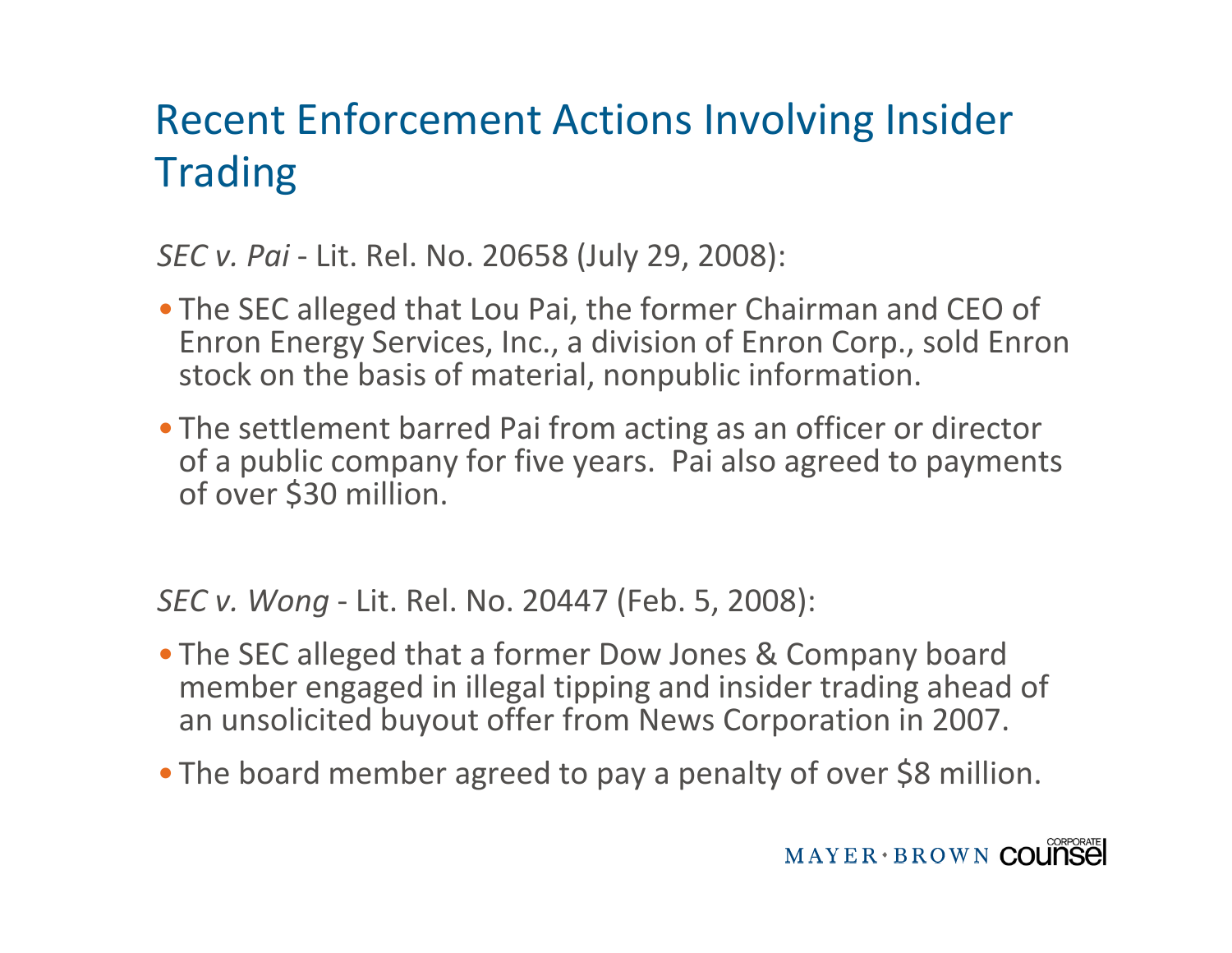#### Enforcement Powers

- •What the SEC can do
	- An administrative or injunctive action
	- –– Disgorgement of profits or benefits
	- Penalties
	- Officer and director bars
- •Remember: Every knowing violation of the federal securities laws is <sup>a</sup> crime
- •And the sentencing guidelines are harsh

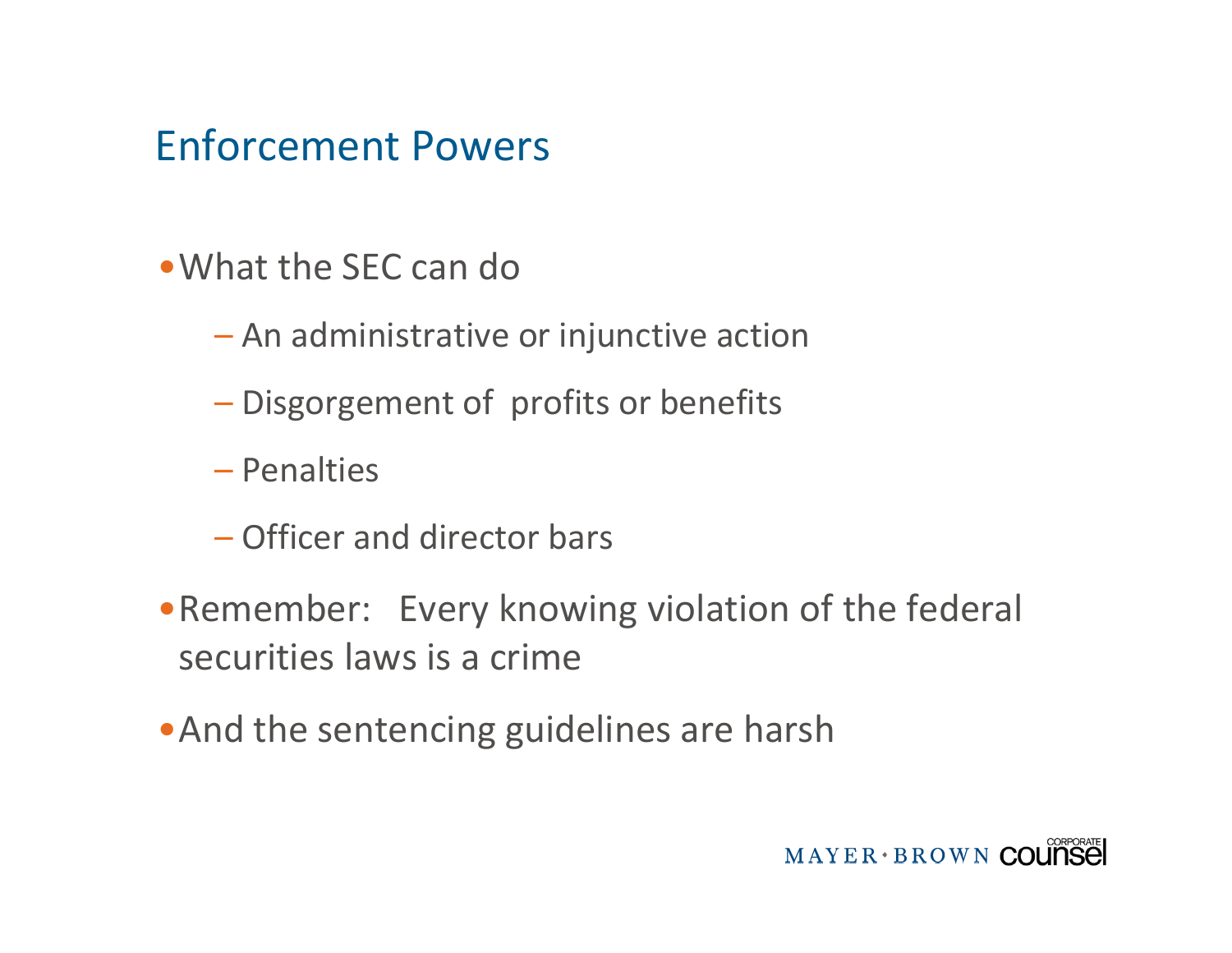#### Common Pitfalls

- •Beware of transactions that have unusual features:
	- Not properly documented
	- Side letters
	- Quarter or year end revenue‐producing transactions
	- Round trips and multi‐pronged transactions
	- Approvals after‐the‐fact

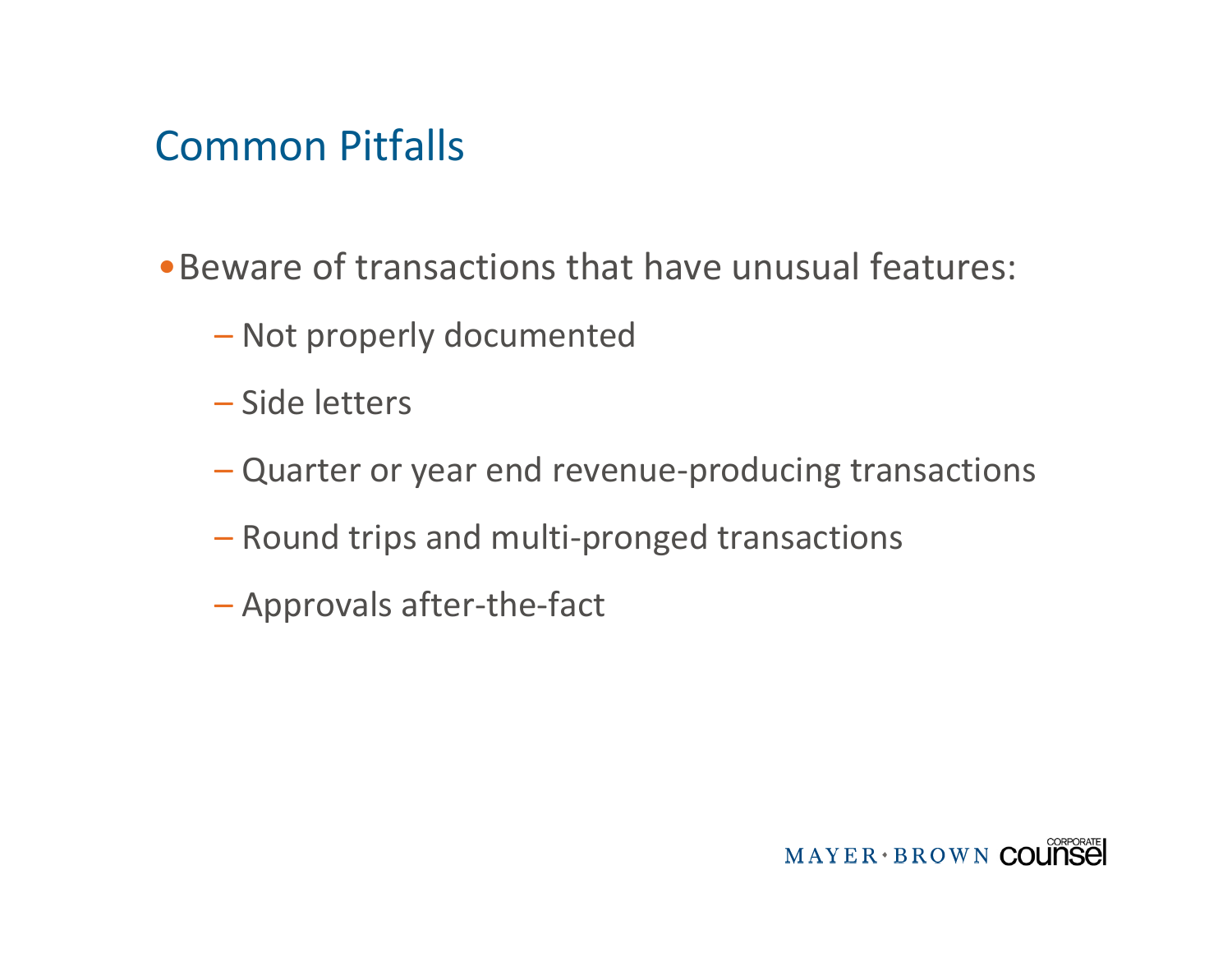### Common Pitfalls (continued)

- •Unusual revenue recognition
	- $-$  They are your financial statements
	- What do the auditors say?
- •Be careful with non‐public information
	- Tipper/tippee liability
	- A system to detect and prevent
- Develop and follow good internal controls
- •Be careful with emails
- •Understand the disclosure regime
- •If you see something funny, don't let it go

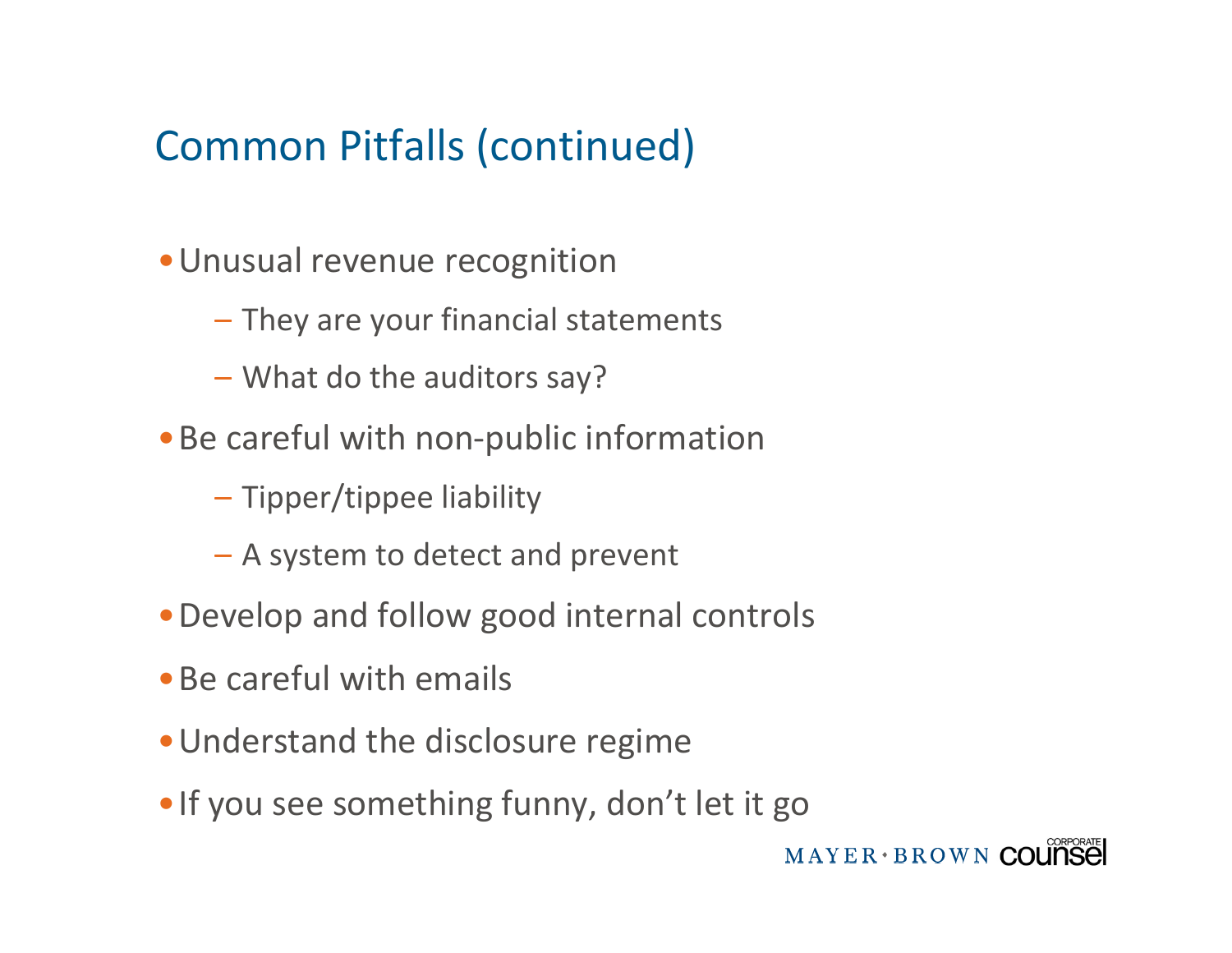#### Common Pitfalls (continued)

- •Investigate suspicious conduct
	- To self‐report or not to self‐report
- •Parallel proceedings
	- Representational issues
	- – $-$  Ethical traps